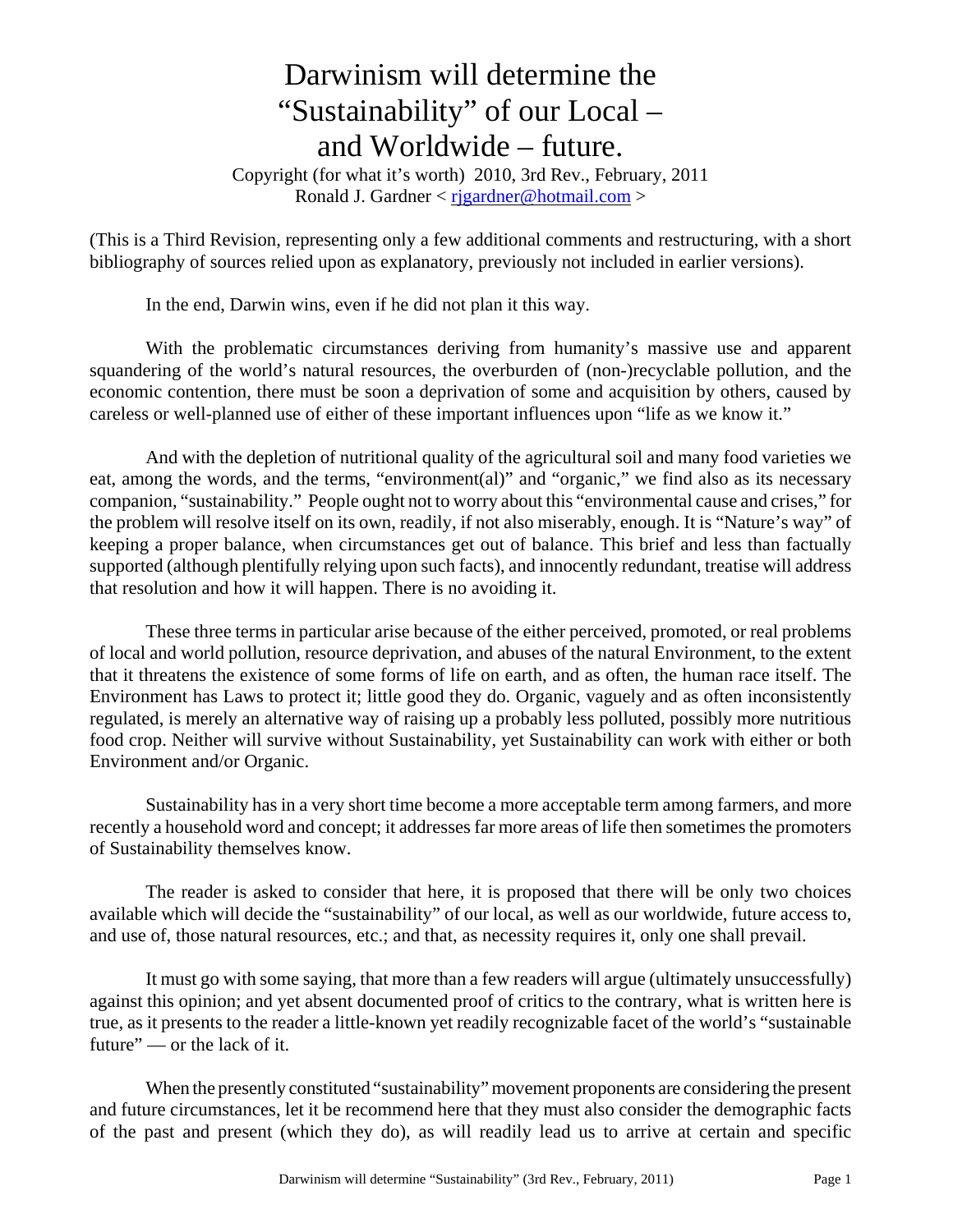conclusions as to what can be expected, relevant to that otherwise unknown future. As the Darwinian theories prove, the future belongs not to the industrially productive in all their technologies and conveniences, but only to the humanly fittest, in all their bodily strength and mental commitment.

Everyone knows about Charles Darwin and "Darwinism." Those theories have had more of an impact upon humanity than the atheists would ever want, more than the intellectuals would think, and more than the religious would ever believe. And everyone remembers the two most popularized main points, even if these are not Darwin's main points, and even if these points are not believed by the reader as true. These main points considered here are the two well-known basic premises of Darwin's theories: "natural selection," and, "survival of the fittest."

Among the many facets upon the juggernaut of difficulties in deciding "what to do about the environment, and sustainability," an "ability to sustain," if we are to be realistic, we must admit certain realities:

First, these are tough economic times, both in America and Western Europe, as also in the Third World countries; money is scarce, and economies are sometimes in a shambles, and by no unavoidable accident or unintended consequence, either. Getting something done in Sustainability will be costly and difficult, but not impossible, yet few of these nations are economically "fit" enough to rise to the occasion and fully commit themselves to resolving this immense environmental problem of a nearly impending doom, obstructed by others who cannot or will not; and here, the "fit, fittest" means "those yet in existence, and strong enough to survive."

Second, especially in the Western nations, we are enduring a literal "changing cultural face" of the global populations. Or perhaps it more rightly should be described as a "changing racial face," which more accurately describes it. The theory of "natural selection" would apply here, since — Darwin or not, and all welfare benefits tossed aside — this world has no place for the stupid, the ignorant, nor the weak and the unfit. "Nature," in its cold heart, bent upon its own "global" survival, "selects" only those beings, human or otherwise, whose ability and will to survive is greater than those who have not or doubt it.

Strictly following the "selection of the fittest" theory (as life always does), there will soon be not merely an increasing list of endangered animals, birds, fishes, but an entire people added to that list, who could be also plainly described as an "endangered species." Not "fit" for survival, and mis-applying their "selections," that particular endangered human species has already determined their "fitness" for the future: yet here, they are gone.

Here is the Ultimate in "sustainability": those who are not fit, and/or wrongly select, cannot sustain, and so will not survive. "It's just that simple."

This event also will be the first time in all human history where an entire people, as one of the three basic races of mankind, and a people of such importance and impact upon the world, has failed of its own continuing existence, caused by their own lack of doing, accomplished in a direct offense of those often objectionable Darwinian-styled "laws of nature." And when this first race fails, the others are not far behind in their own demise, and few of any will remain.

Although, absent the facts, no one would admit that an entire race of people is at immediate risk, nor that the loss of any race of people would be of any significant influence, yet it is true. Denials arise: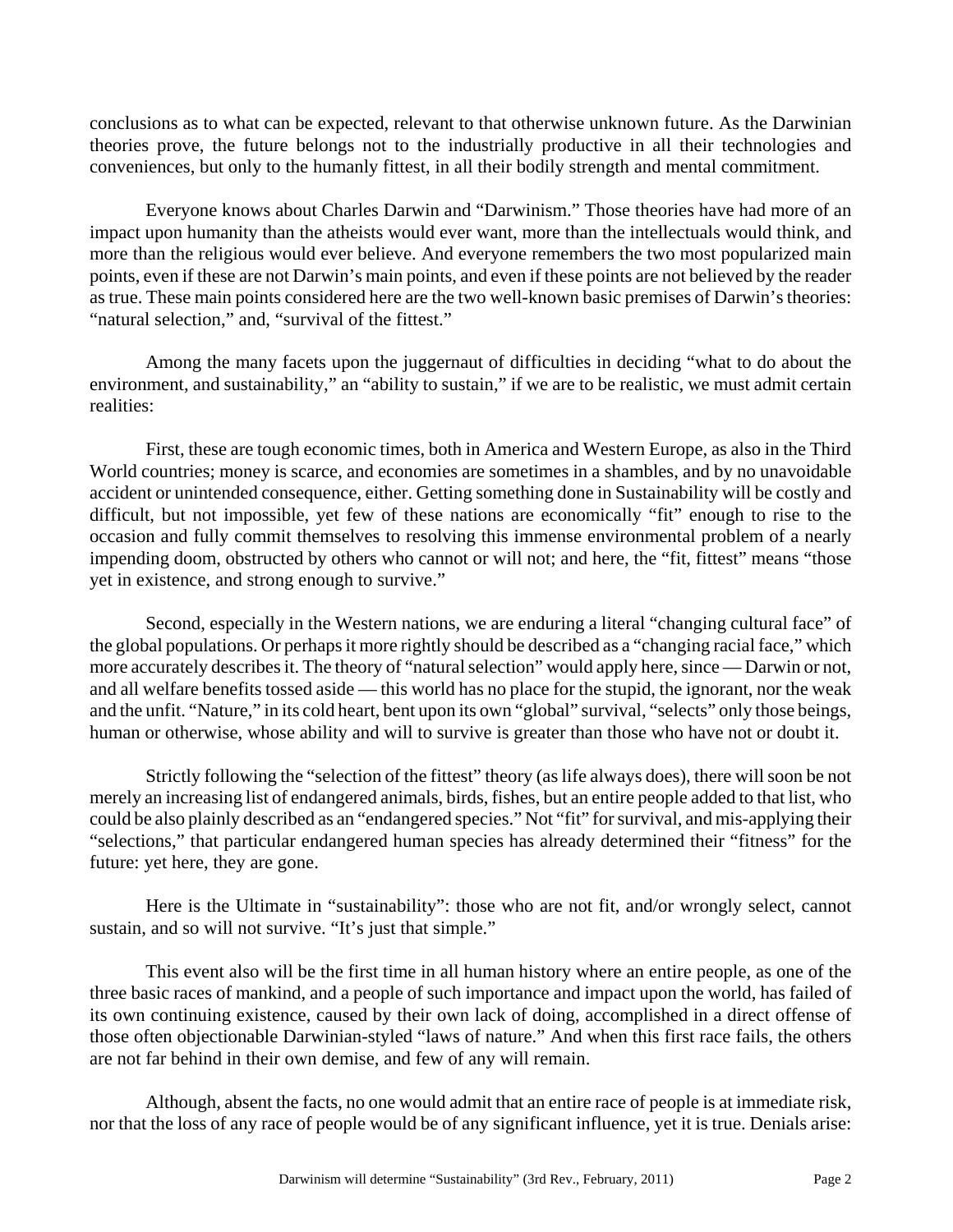'A tadpole or little fish, a small bird or butterfly, will admittedly be an endangered species,' one would believe, 'but surely not an entire race of people.' And even when accompanied with those facts proving the risk if not also probability of racial extinction, a continuing, fervent denial of the impending event would persist, particularly among those very people who are at risk. And these doubters, these deniers, are the ones most needing to resolve the "sustainability" challenges of survival of themselves. Without humanity, the animals and fishes and all nature will take care of themselves readily enough.

As these two points — fitness and selection — relate to any plans for a "sustainable future" as modernly comprehended, the following facts must dictate our decisions, not allowing impassioned ignorant emotion, or baseless prognostications, or happy-talk or heavy-hand politics, to decide the matter for us.

Knowing as many of us believe we do, that the future of our essential natural resources is limited, there is an equally limited, more depleted, and yet less known, resource of an essential people, who have sufficient intellect to successfully do something about the many problems the world is facing, problems which not every kind of people, culture, or race can resolve; yet such people are the only ones capable of addressing problems the "sustainability" and "environmental" movement is designed to overcome.

It is often stated essentially that if the more civilized nations are to continue in their patterned ways as they are presently constituted, then the problems that these 'ways' create — and which are now compelling the "sustainability" movement to act — will obviously get worse. These complex and convolutedly inter-related problems are not to be solved by simple minds of an inferior intellect; that much is plain. We in the Western world did not cause all of these problems complained of lately by many, but we have created the "tools," and enabled others, that cause much of it; and we have allowed this entire adversity to go unabated too far long to find easy and quick answers deriving from a people who had nothing to do with the creation of the problem, and who have no ability to remedy the situation that afflicts us and them.

Yet if in essence it can be said, first, That it was only the "superior intellect" of the Western Civilizations which created the inventions which then caused the problem resulting in this environmental and sustainability problem; and second, That the peoples of a lesser intellect merely joined the superior people in the use or abuse of the inventions of that people of superior intellect, and added their fair share of afflictions to the problems; then it must be also concluded that this same superior mind can also arrive at workable solutions to remedy those problems which that superior intellect created. However, if that "superior intellect" declines to consider, or does not offer, nor act, towards such remedies, then the "lesser intellect" peoples in their own racial self-defense and existence will be compelled do it, although admittedly in a less than perfect manner, perhaps even disastrously. This, we as the higher intellect must avoid.

Therefore, solving the "sustainability" and "environmental" problem will require one of two responses from those willing to attempt to solve the problem, whether of superior or inferior intellect; each of whom could (somewhat) solve the problem, yet both, separately or together, may not, at the same time.

//

This problem-solving process will demand either: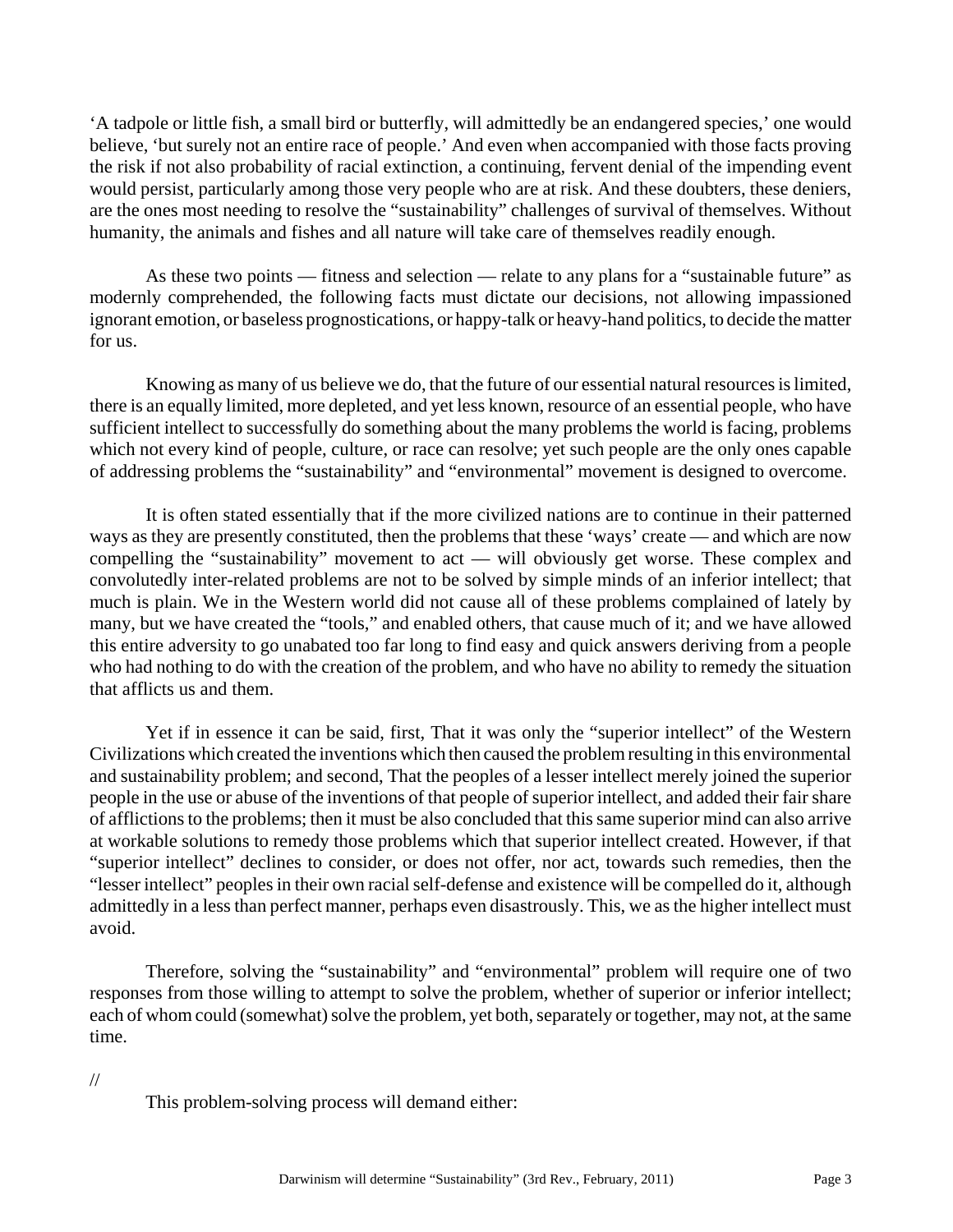A) the intellectually superior peoples of the world (essentially those of the Western Civilizations) will solve the problems which that same Civilization in part created; or upon failing,

B) Western Civilization, its un-remedied creations being destructive of the ends of humanity, must perish, if the remainder of the world's populace, of whatever intellectual capacity, is to survive, if it can survive at all.

And here it is proposed that when considering the facts as set forth below, "B)" will by necessity be the ultimate answer; also that, it will occur sooner than believed; and that, it will be decided not upon opinion, or debate nor research, but upon fact: undeniable yet silent demographic fact. As elsewhere, "everything counts, in large amounts," and here, those large amounts are counted in "people" far more than in "intellect."

Demographics require that for any particular group of people to exist, they must have a birth rate of 2.1 births per woman; essentially, three children per woman; and this is merely a maintenance level, to survive as a race of people, with no increase or decrease in populace. Any birth rate lower than 2.1 provides for an ever-decreasing future populace, continuing in its reduction in a downward slide, and decreasing also that population's ability to berth-in enough of itself in the future to restore the 2.1 rate and maintain its existence at that later time. This is a simple and undeniable demographic fact. Too many births is a burden; too few births is a danger.

Past census statistics in the Western world at large, whether in America or Western Europe, *et al.*, prove easily enough that for every five or six Caucasian (White) people who die, only one Caucasian child is born; whereas the opposite is true for the Negroes (Blacks): for every one Black who dies, 5 or 6 Blacks are born; and for the Hispanics (Brown), for every one Hispanic who dies, 8 Hispanics are born. (Recent statistics suggest Hispanics are 9 now). Muslims are equal in birth rate to the Hispanic. Again we see how too many is a burden; too few, a danger. While others are berthing at 5.0 and 8.0, the Caucasians are a mere 0.4, which is at least 4 to 5 times *lower* than a mere replacement rate. (Here, Orientals, or Asians, burgeoning in their own Eastern world, are not an over-populace in the West, and are not considered; nor is included the obvious overwhelming birth rates of India, China, Africa, etc.). For this treatise, the environmental and sustainability problem-solvers addressed are "local," and "national," in America and Europe.

The above demographic facts for America are proven in *The Statistical Abstract of the United States* (U.S. Gov't Printing Office, Washington D.C., <Various Years>), usually found in Chp. 1., at § "Births Per 1,000 Women," often available at any large public or university library. (Such statistics mentioned here (and there) do not include the destructive acts of inter-racial miscegenation, which destroys both of the previously established, consistently "selected" racial constructs).

In America, in what was a predominately Caucasian-peopled nation, statistics indicate that this year, A.D. 2010, is the 'tipping point' — that demographic dividing line where racial births are concerned — when non-Caucasian births will outnumber the Caucasian births. From now on, the slippery downhill slope towards ever-lower birth rates for Caucasians gets ever steeper; this slide has been happening for many decades, and is presently irreversible by any human effort or method. Except for some obscure group of people, the Caucasian race is the only one found in a population "decline" among the many other races. All others excel, madly.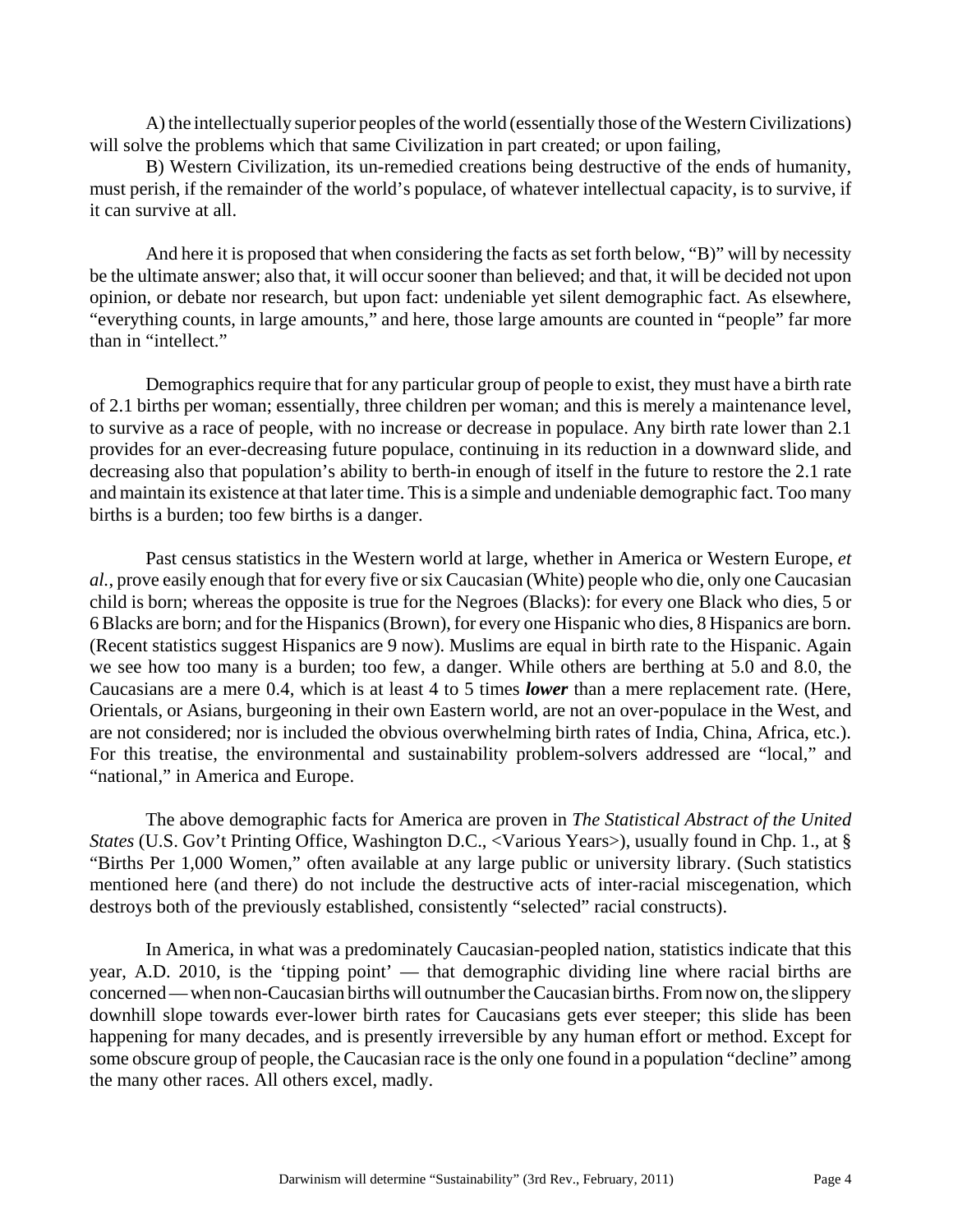This birth loss among Caucasians can be compared to a bucket of water with a hole in its bottom, where 5 or 6 cups of water drain out, while only 1 cup is poured in: How long will it take before the bucket of water is empty? How long will it take before the Caucasian race is equally empty, extinct?

To make this problematic situation worse, with each non-birth of any race of people, there is an increasing or exponential number of future non-births, which otherwise would later derive from the nonexistent future's unborn ancestors; this is entirely mathematical. If many generations of "a family of two children" insists upon that continuum, generation after generation, a sample populace of 1,000 people will be a mere 8 people in less than 300 years. Our Caucasian birth rate has been so low, for so many decades, that we cannot recover our former numerically superior Place among mankind; and comparably, we are closer to that "8" than most people think we are.

The constant refrain: Regardless of any peoples' intellectual or racial composition, more births mean a better chance of survival; fewer births mean a greater risk of failure. All efforts at socialengineering, psychological propaganda, and media-hype to the contrary notwithstanding about dangers of "global over-population," the promotion of some purported benefit of a generationally long-term practice of "birth control," and/or a politically or socially acceptable "none, one, or two-child family," which only the Caucasian race considers worthy to apply, means again fewer births and thus greater risk of cultural and racial failure.

And the charts presented in that *Statistical Abstract* reveal large statistical birth numbers for the non-Caucasian people in America and elsewhere, indicating that the non-Caucasian peoples are obviously out-berthing the Caucasian races at every location on earth. At the same time, that *Abstract* shows a "minus sign"  $(-#)$  at every Caucasian birth rate, the only race having that sign for many decades past: for these low-birth people, many die, few are born; they can not "sustain" themselves.

Obstructing the opportunity for the superior intellect people to solve these local and worldwide environmental and related problems, and to provide for a cleaner, sustainable circumstance, is this: as Caucasian people, as we help others more than we help ourselves, but we cannot help anyone much longer, not even ourselves. As Stalin's top Soviet bureaucrat and favorite enforcer-executioner, Molotov would say, "They are dead men, talking."

The obvious answer, "bear more children," is not available to us. If every Caucasian woman of childbearing age were to birth-in one child, per woman, per year, for a decade or more, it would not be enough to recover our previously higher-population; that "place" was lost long ago. In a most impracticable scenario, to recover that populace, those Caucasian births would have to be quadruplets and quintuples, at the least, and it is nearly humanly impossible, so this is not to be accomplished. And yet these non-Caucasians are increasingly doing something about their own populations, to their own favor, as the Darwinian "fittest" theory requires, even if their genetic or racial "selection" amongst themselves is not applied accurately.

If such an intellectually superior people were to attempt an obvious and open birth campaign, that declining people's demise would be ever-closer than that, with the contempt and hostility thrown at those weak and emaciated people by the intellectually inferior people, who in great fear believe the diminishing superior ones are either trying to obtain dominance over the other peoples, or that they are risking the inferior's place amongst such advanced technology; or, that they believe that the dying-out superior intellect "deserves no respect"; and those who do not preserve their personal or racial life don't deserve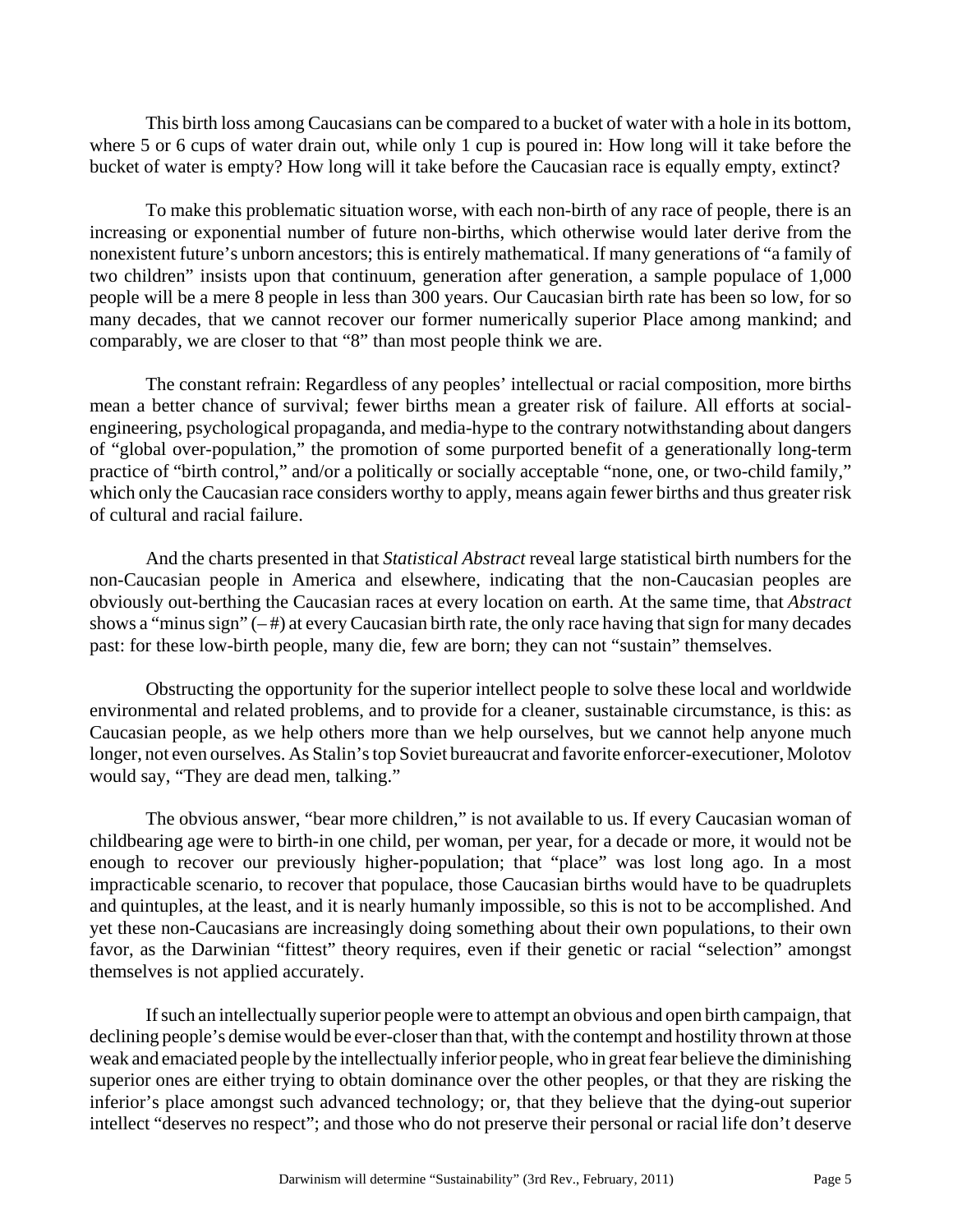any respect, either, nor life. "Respect," among the "people of color," trumps everything. "Dis" one of them, i.e., dis-respect, dis-honor, dis-regard them, and it brings the wrath of a defensive savage beast. Combined with their primal racial fear of being abandoned by a nearly parental race (although they say they can live well enough without the White race) and facing doom, that anger is multiplied vastly.

Caucasians have been practicing the "none, one, or two children per family" for many generations, not merely for decades. What is their racial future? As it flows now, the Caucasian people cannot expect to exist as a viable race beyond about the Year 2070, and certainly not in any numbers worth counting at the end of this Century. (Remember the bucket of water exemplar, as above; and, the wrath of the abandoned Underman). The common suggestion of demographers, that the White race will be a minority in 2070 does not tell the truth of the matter.

This proven exceedingly low birth rate among Caucasians more than simply suggests there is no hope for a future for the Caucasian race, but worse, it more than suggests that "the days of the White man are numbered"; they will not live long, nor see a peaceful death. And why should they?

The "third world" and "minority" peoples, prolific in their uncontrolled birth rates as they have been, and increasingly, willfully, enjoying those practices that increase the risk of global "environmental and sustainability failure," are also becoming increasingly aware in a political and social sense of both their own superior population numbers, and also this diminishing Caucasian population. They also recognize, silently, their comparative ignorance and lack of knowledge and lesser ability in these areas of advanced science and technology which they had taken for granted when made available to them. (They can push the button, but do not know how or why it works).

Today, the intellectually superior Caucasian peoples are openly refusing to increase their birth rates, believing they do the world a favor; and they will continue to refuse to do so, immediately and dramatically, their survival, their "sustainability" being a near impossibility, now. Even so, when this superior intellect disappears, and the inferior intellect — and as often the lower propensities accompanying it, shall rule the world and all humanity, in their usual, harsh manner.

For this reason, these statistical and actual birth rates easily reveal who shall be the victor in this "competition for survival," if not also for domination of the world, in The Americas and elsewhere; and with that, it will be these victors who shall decide the "sustainability" of their own future. This is not so bad, because it follows exactly the principles of Nature, even of the Darwinian theories, which would exist even without the man Darwin or his theories. Survival Of The Fittest and Careful Selection preceded Darwin by millions of years, and will follow after him for equally as long.

Here is how the future will play out, slowly but completely cleaning up the polluted environment and establishing a true "sustainability" of humanity and other living creatures and their varied and separate needs:

Amazing as it may seem, when the creators and inventors of all the highly complex machines, and communication devices, and vehicles, and other helpful yet environmentally troublesome technology, have disappeared or been eradicated from the face of the earth, it may be the lower or inferior intellect of most non-Caucasian peoples that could end up being the "saving grace" of themselves and the remaining natural world of animals, fishes, birds, *et al.*: because they did not invent today the highly technological circumstances which to a great extent has been causing the environmental and other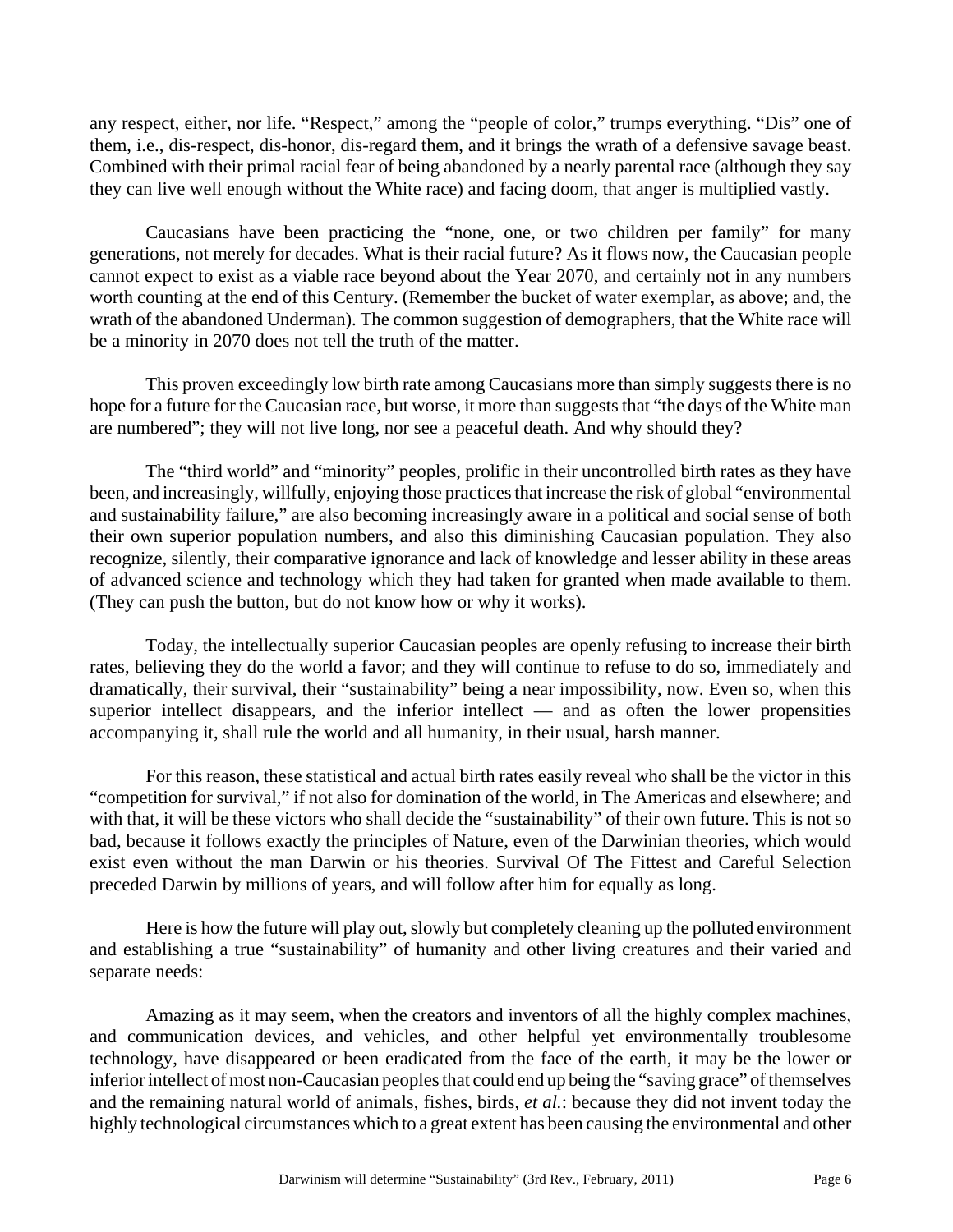problems plaguing the world today, they also will not be able to create more of the same technology tomorrow which would continue or add to the problem; they simply are not smart enough to do it. That is only the beginning of the "correction." It gets better (in a back-handed way).

Even better than not creating more polluting inventions, what technological advances these same people now enjoy will not endure long. With technology and mechanical devices always failing, as technology and mechanical devices always do, fuel expends; things wear out; things fall apart; things break, and all need service, repairs, replacements. Usually, these things would be restored. Instead, it will be a massive technological step backwards for the entire world's population, yet a small step forward in ecological survival; it will be "sustainability," with a new face.

None of these lower or inferior, surviving peoples have ever shown the intellect that possesses a sufficient capacity to conceive, design, and produce the machine that made that one of many other different parts that fit into another complex machine that made some part that fit the next machine comprised of so many other different, and co-ordinated, moving, parts that once worked, until it broke down. (That superior intelligence was our Caucasian "blessing," not theirs, and obtained thousands of years ago from On High; we Caucasians got "The Nod From God," and they are a beneficiary of our intellectual largess, and our lesser intellectual humans know this simply by instinct; whine as they might, they are not happy when seeing us go).

When all that complex machinery totally quits running, and the power generation stations cease, and piped water fails to flow, it will be of no use, it will compel the former users to either find other ways to provide what that failed machine once gave them, or to do without it. Usually there will not be an alternative. Darkness at sunset becomes as fearful and violent as in the days of ancient-most mankind. Nobody will know what to do about it, or how to fix it, nor how to start it again and keep it all running. The mechanical fate of once useful things is non-functionality, ultimate uselessness, and abandonment, and the people will lament their past and long for its return. But it will not return.

In the earlier days, when civilization was functional and these survivors supposed themselves subjected to the intellectually superior people, they were back then able enough to do as they were told with these complex mechanisms, and to be competently managed to operate them at the same time; without that assistance in that earlier time, and as well in the future time, they had then, and will have, no ability to generate the intellect and apply ability to commence the creative action of such complex machinery from its very beginnings to its production and use.

This regression from technology will require these survivors to seek their ancient ways, the "traditional ways," of their ancient-most ancestors, assuming they can remember them, which will in itself reduce the environmental problems, proportionately to the abandonment of such technological usage that cause the environmental pollution in the first place. But it will also begin and end in disaster.

These massive structures and machines, created by those now dead-and-gone people of superior intellect, will simply sit there, unworkable, broken-down, and unusable, abandoned where it stopped running. Homes, high-rise buildings and commercial structures, empty and unused for their original purposes, will become merely caves for people to hide in. At the roadside and on the city streets, everywhere, abandoned automobiles, decrepit hulks of silent rust, by the tens of millions; collapsing buildings, by the hundreds of thousands; roads and railroads by thousands of miles, ruined; infrastructures failing, water and utility lines and supplies, all gone, with no one who knows how to run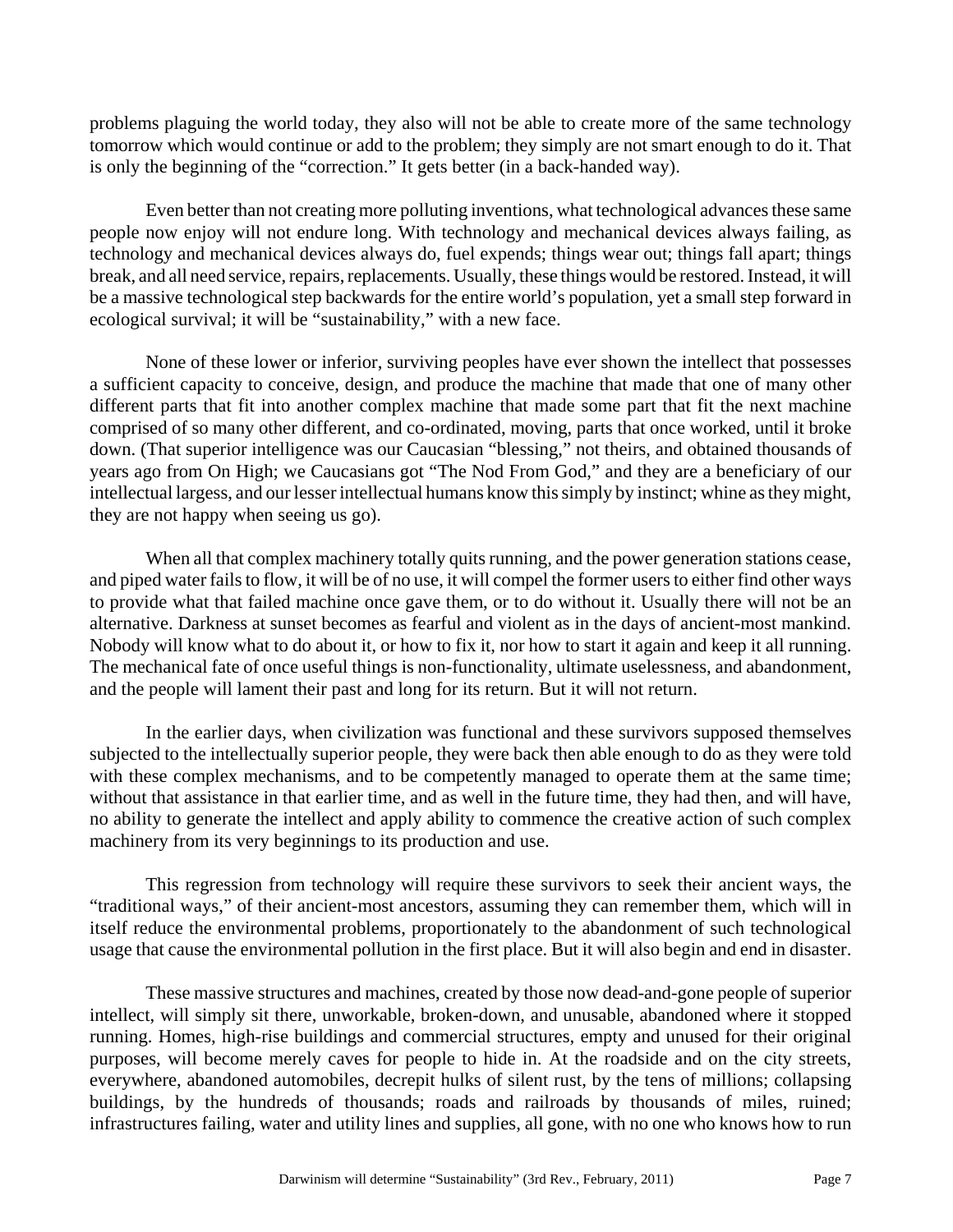them. To the few surviving peoples, these failed machines and buildings, complex astronomical observatories, scientific centers, sports centers, would be monuments of the foolishness of a lost and eventually unknown people, forgotten and occasionally wondered about, as we today wonder about the builders of the Pyramid in Geza in Egypt, or the anciently built massive Maya and Inca stone temples in Yucatán or Peru. What is it for, they ask; and how did they make it? And why?

With no social order imposed by the mere presence of the usually settling Caucasian culture, soon inter-racial and inter-cultural conflicts erupt into small scale wars: survival of the fittest. The Superiorman shall fall, the Under-man shall walk.

Somewhere, to get warm or prepare a simple meal, some one will get a fire going, in a big building in a big city, and the fire will consume the room, then the apartment, then the entire building. Fire will go its way on freely, building to building, unopposed: all utilities and fuel supplies being failed, the fire truck cannot go, even if any know how to operate it. If it got there, in the words of the folk song prophet, "the pump won't work, 'cause the vandals broke the handle." Soon a firestorm, and a huge one, will spread far and wide, unstoppable; with the super-heated air rising and drawing into it the colder earth surface air, it becomes ever hotter and more devastating. Entire cities, large and small, will be consumed in a relentless blaze with a venturi effect that literally sucks everything and everyone into its furnace. Teeming multitudes of people packed into the urban jungle will die, more soon starve, as escape, force, and violence become the means of survival.

In the rural areas, the escaping millions will overrun the farms, again taking food and supplies and whatever they need, from field, and barn, and home, with no asking. Local peoples resist, and are destroyed. Eventually, as with any city people, no one knows how to work the soil without mechanical means: urbanized, they have lost the collective memory of the times for planting and harvesting; and few can wait an entiere season to eat the harvest. Pests and disease will always be against them.

Yet more flee into the countryside, believing they can hunt for deer and other animals of the forest, competing with millions where a handful once hunted. They will in no time at all eliminate that food source, and after these too are gone, nothing else will exist to sustain them for any length of time. Finally, with nothing remaining to eat, there will be only one life form remaining for food: each other. Cannibalism will become the norm, and only those will survive who are mentally "fit" to willfully hunt down, kill, and hack to pieces other human beings, and eat them. Survival of the Fittest never had such an interpretation in Darwin's book.

With this and more, civilization as we may know it fails, order and decency evaporates, humanity disappears, and a paltry few surviving bits of purported humanity, the mental and emotional dregs of us, will return to its earliest origins, sans technology. The lower intellect among them shall rule in the manner of the pre-Stone Age cave man. And it will not be the Caucasian man who shall survive; neither shall they be the hunter nor the hunted, for they will have passed from the scene decades prior. This miserable fate is reserved for all those others who survive that intellectually superior yet mentally weak race of people who failed to reproduce their own kind because they were not fit to survive.

With massive human losses, and infrastructure failure, the once heavy demands upon Nature, by that once superior people, to supply the natural resource materials to produce and maintain the nowabandoned mechanical dinosaurs, and the processes that maintained them, will cease; and again, this will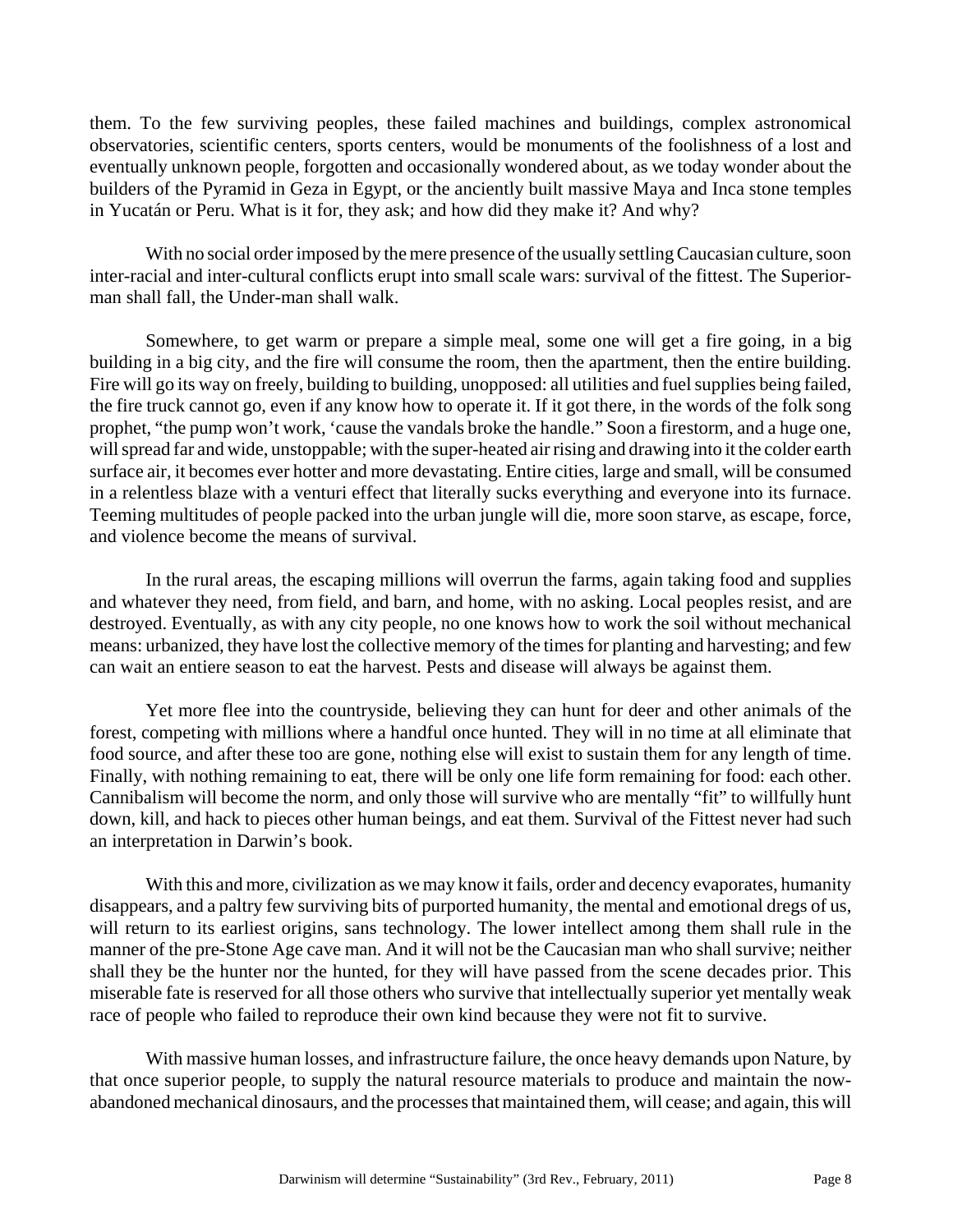obtain the same result we desire today, even as we exist: the problem of "pollution, global warming, environment, sustainability," will be solved, and the survivors will live.

And those non-Caucasian peoples eventually will revert to using, not abusing, "nature" in that ancient, primitive way ("primitive," which I now consider not as "ignorant, backward, lower cultured," but as "prime-ative, basic, foundational; needing nothing more to function and survive than is absolutely necessary"). Those non-technological ways, where everything had a use and a purpose and a method of cleanly returning to the earth, had sustained their ancient-most ancestors up to the early technological present, and those ancient ways will again sustain their modern descendants into the long tomorrows, relying upon their own innate and aboriginal, "gut feelings," combined with an instinctiveness presently absent in the modern thought process of the fading Caucasian peoples with their superior intellect which brought their own fate.

This is the undeniable present and assured future. For the failure of the Caucasian race to properly occupy and maintain its Proper Place, and by necessity of that failure, the world will fall into another Dark Age, into a darkness never known to mankind since the beginning of time. Progress in technology always came upon us slowly, sometimes over hundreds of years, and mankind had time to adjust to its advancement. Yet soon, when dropping from such a level of high technological advancement and convenience among nearly all humanity, and falling down to a scrambling for a bare survival, a subsistence in misery and destitution, compelled upon them in such a short timespan, it means a terrible rent comes upon the mind and body of all surviving humanity. Millions will die by any manner thinkable, starvation, violence, disease. And the Cause of it all, alleged by the survivors to be the Caucasian peoples, will be cursed in their graves for generations. They will be correct in their conclusions, and in their acts.

It need not be this way. Somehow, "we" all could turn it around and avoid it. But at this point, where the Caucasian race cannot prompt itself by any means at all to have a true will to survive, it can only be the mighty Hand of God which is strong enough to intervene and save us all; and I myself do not see that Hand moving, nor do we offer Him any good reason to do so, acting as we do, in these rebellious, defiant, ungrateful, and sinful manners, as we have for so long, generation after generation. We as much as deserve what we all are about to get.

The "sustainability"circumstance, as being presently considered by many an awakening people, is now more than a mere popular activity, when solving problem we are facing; it is also, if not more so, a "survive-ability" problem of humanity, present and future, that must be addressed. The entire future of the Caucasian race in particular, with its own sustainability, and thus that of humanity at large, is more endangered than we could believe — the seriousness of it being so well-concealed. Only we are able to "sustain" ourselves the lifestyle to which we have become accustomed; none other can do it for us.

This will be the only "natural" way these problems will be remedied: absent Divine Intervention, it will be accomplished by Darwin's provable theories of "natural selection for the survival of the fittest"; and therefore, that result will determine the future and the quality of the world's continuous human life, and that result also will provide for its long-lasting, renewable "sustain-ability," human kind of any kind, intellect of any mind, not-with-standing.

In the end, Darwin wins, even if he did not plan it this way.